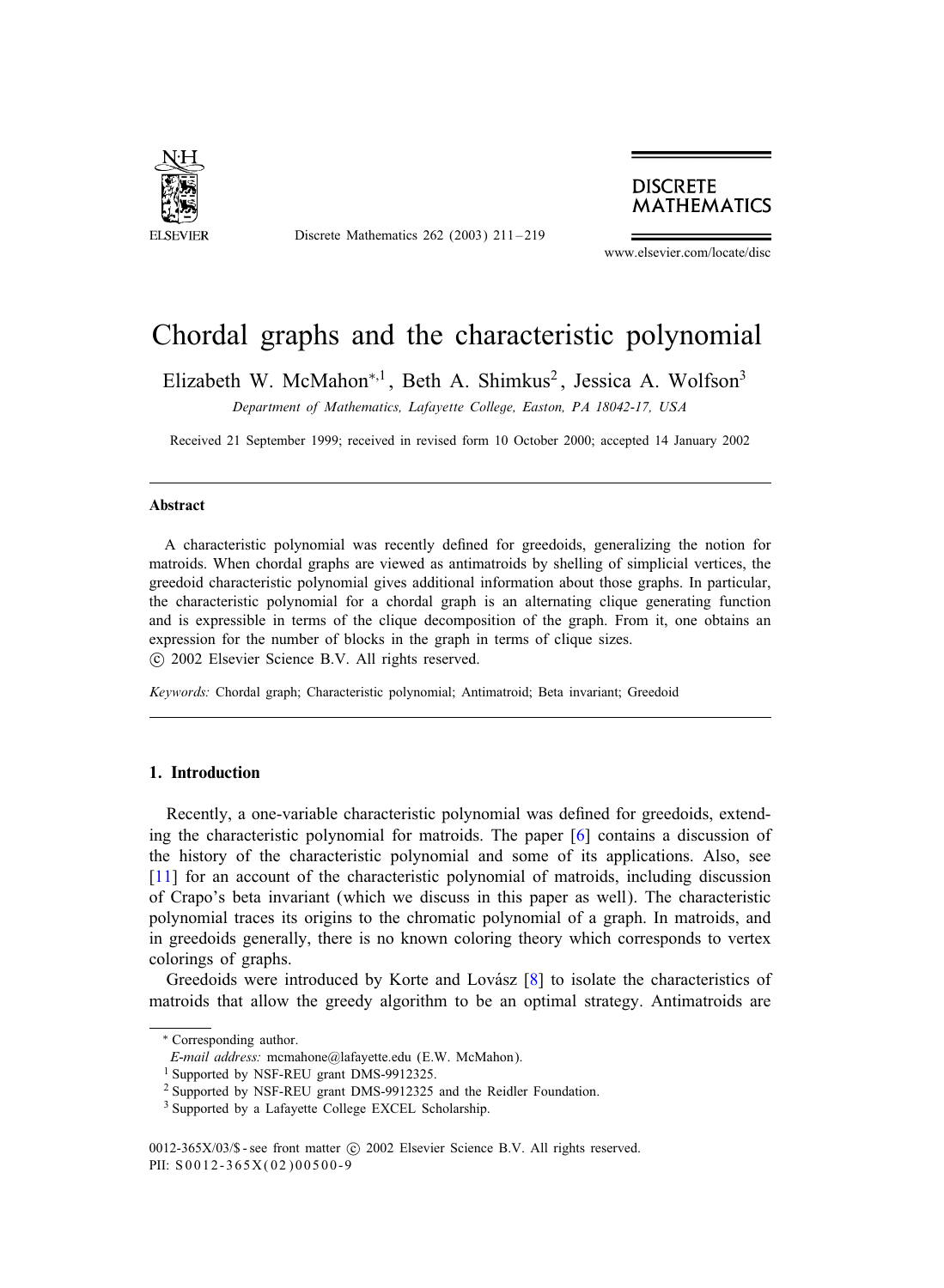particular examples of greedoids; their structure is sufficiently interesting to have been rediscovered several times since they were first described by Dilworth. See [\[2\]](#page-8-3) for an introduction to greedoids and antimatroids.

A greedoid Tutte polynomial was originally defined in [\[5\]](#page-8-4). Since then, that polynomial, the characteristic polynomial (which is an evaluation of the greedoid Tutte polynomial) and the beta invariant (an evaluation of the derivative of the characteristic polynomial) have been used to find new identities for various greedoids and antimatroids. For example, in [\[1\]](#page-8-5), a new formula was obtained for the number of interior points of a finite set of points in the plane. In this paper, we continue that program, looking at the characteristic polynomial and the beta invariant for the simplicial shelling antimatroid on chordal graphs.

We begin Section 2 by defining antimatroids in terms of convex sets. In Section [3,](#page-2-0) we present several new results on the characteristic polynomial for general antimatroids which make use of the convex sets. In Section [4,](#page-3-0) we consider the characteristic polynomial of chordal graphs, showing that the characteristic polynomial is an alternating generating function for the number of cliques of each possible size. We also have a decomposition theorem which gives the characteristic polynomial in terms of the polynomials of the complete graphs which generate the chordal graph. We finish with a combinatorial identity giving the number of blocks of a chordal graph as an alternating sum involving the clique numbers.

#### 2. Antimatroids

We now define antimatroids. There are several approaches to defining an antimatroid; since we will be concerned with convex sets in this paper, our definition will focus on those sets.

**Definition.** A *set system* over a finite ground set E is a pair  $(E, \mathscr{C})$  where  $\mathscr{C}$  is a collection of subsets of E ( $\mathcal{C} \subset 2^E$ ). A set system (E,  $\mathcal{C}$ ) is an *antimatroid* if it satisfies the following:

- 1.  $\emptyset \in \mathscr{C}$ ,  $E \in \mathscr{C}$ ,
- 2. for every  $X \in \mathscr{C}$ ,  $X \neq E$ , there is an  $e \notin X$  such that  $X \cup \{e\} \in \mathscr{C}$ ,
- 3. for every  $X \in \mathscr{C}$ ,  $X \neq \emptyset$ , there is an  $e \in X$  such that  $X \{e\} \in \mathscr{C}$ ,
- 4. if  $X_1, X_2 \in \mathscr{C}$ , then  $X_1 \cap X_2 \in \mathscr{C}$ .

The sets in  $\mathscr C$  are called the *convex sets* of the antimatroid. A convex set C is called *free* if every subset of C is also convex. We also define  $|A|$  to be the size of the ground set of A.

Alternatively, one could define antimatroids by defining a closure operator.

**Definition.** A function  $\tau$  defined on the subsets of a ground set E is a *closure operator* if it satisfies the following:

1.  $A \subseteq \tau(A)$ ,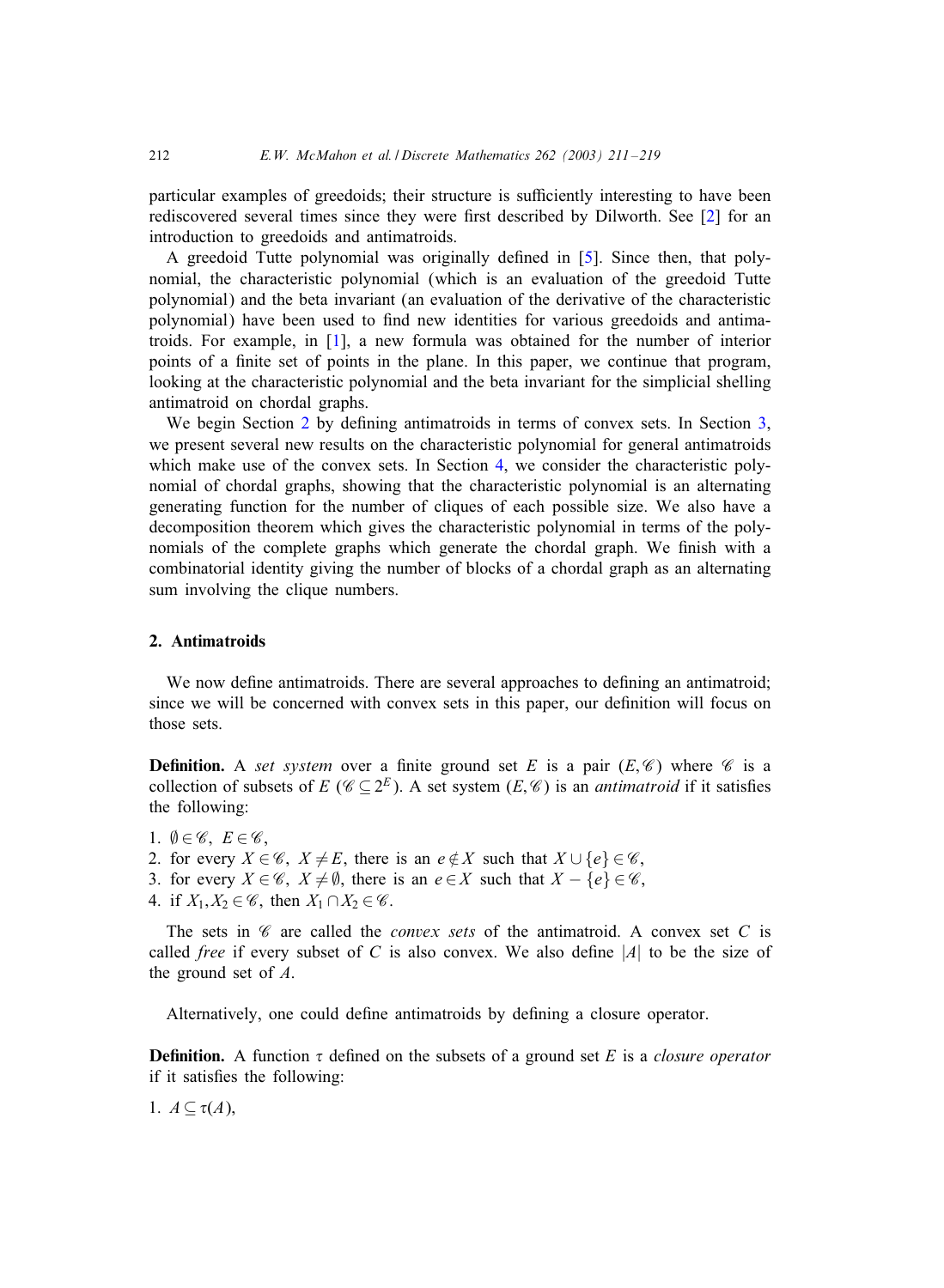2.  $A \subseteq B$  implies  $\tau(A) \subseteq \tau(B)$ , 3.  $\tau(\tau(A)) = \tau(A)$ .

The closure operator gives rise to a family of closed sets defined by  $\mathscr{C} = \{X \subseteq E | X = \emptyset\}$  $\tau(X)$ . In order for these closed sets to satisfy all the conditions for the convex sets of an antimatroid, two further conditions are needed:

$$
4. \ \tau(\emptyset) = \emptyset,
$$

5. If  $y, z \notin \tau(X)$  and  $z \in \tau(X \cup y)$ , then  $y \notin \tau(X \cup z)$ .

Item 5 is the *antiexchange property* that contrasts with the exchange property for matroids and which gave rise to the name antimatroid.

A third way to define antimatroids is by identifying a special collection of sets called the *feasible* sets. Feasible sets are the complements of the convex sets. This is a common way of defining antimatroids; as we shall see, the name of the antimatroid defined on chordal graphs reflects this definition. A thorough discussion of the various ways of defining antimatroids can be found in [\[9\]](#page-8-6).

<span id="page-2-1"></span><span id="page-2-0"></span>When the characteristic polynomial is defined using feasible sets, a rank function is used, where the rank of a subset S of the ground set is defined to be the size of the largest feasible subset of S. Since the entire ground set of an antimatroid is feasible  $(\emptyset \in \mathscr{C})$ , the rank of the antimatroid is |A|, the size of the ground set.

#### 3. The characteristic polynomial of an antimatroid

Let A be an antimatroid. The *characteristic polynomial*  $p(A)$  was originally defined in [\[6\]](#page-8-0). The following formulation of the polynomial was Proposition 7 in that paper.

**Proposition 3.1** (Free convex set expansion). Let  $A = (E, \mathcal{C})$  be an antimatroid and *let* C<sup>F</sup> *be the collection of free convex sets. Then*,

$$
p(A) = (-1)^{|E|} \sum_{K \in \mathscr{C}_{F}} (-1)^{|K|} \lambda^{|K|}.
$$

We now give some general results for antimatroids.

**Theorem 3.1.** *Let*  $A = (E, \mathcal{C})$  *be an antimatroid, and let*  $|E| = n$ ,  $p(A) = (-1)^{(n-k)}$  $(\lambda - 1)^k$  *if* and only *if* there *is* a *unique* maximal free *convex set* and *it is of size* k.

**Proof.** Every free convex set can be augmented to a maximal free convex set, so if there is a unique maximal free convex set X, then  $\mathcal{C}_F$  is the power set of X. Both directions of the theorem follow immediately from this fact and Proposition 3.1.  $\Box$ 

The characteristic polynomial always has at least one factor of  $\lambda - 1$  (Proposition 5 from [\[6\]](#page-8-0)); it is a natural question to ask whether the number of factors of  $\lambda - 1$  has any significance. We will show that, in the case of chordal graphs, the answer is yes. First, however, we have the following preliminary result.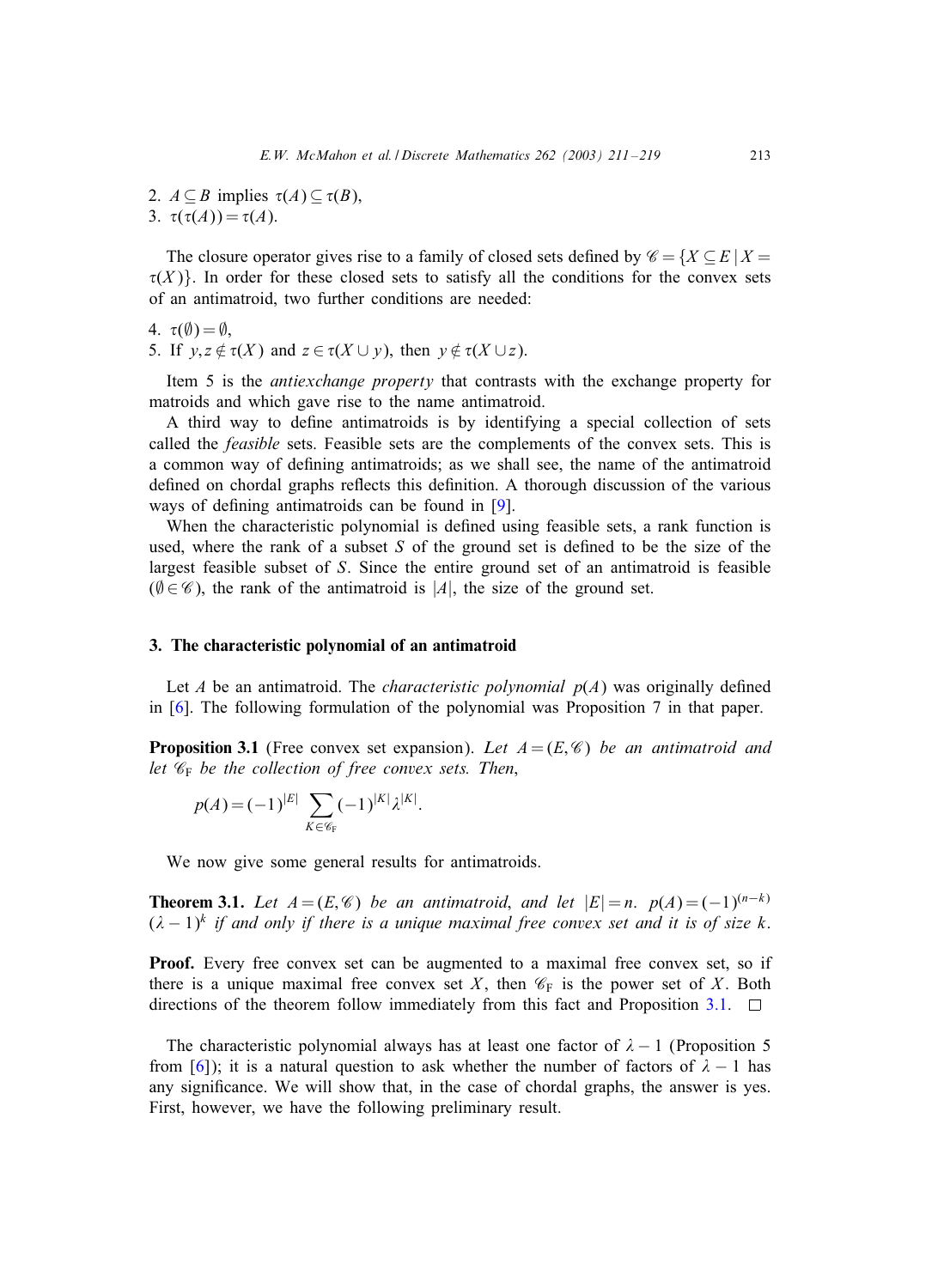**Definition.** In an antimatroid, a *max point* is an element that is in every maximal free convex set.

**Theorem 3.2.** Let A be an antimatroid. Let  $p(A) = (\lambda - 1)^n q(\lambda)$ , where  $(\lambda - 1)$  does *not divide*  $q(\lambda)$ *. Then*  $n \geq h$ *e number of max points.* 

**Proof.** We proceed using the free convex set expansion given in Proposition [3.1.](#page-2-1) Suppose  $v$  is a max point. Every free convex set can be extended to a maximal free convex set; thus,  $v$  can be added to any free convex set that does not contain it or deleted from any free convex set that does contain it, and the resulting set will be free convex as well. This means that there is a natural bijection between the free convex sets that contain v and those that do not.

Using the free convex set expansion and the remarks above, we have

$$
p(A) = (-1)^{|A|} \sum_{K \in \mathscr{C}_{F}} (-1)^{|K|} \lambda^{|K|}
$$
  
=  $(-1)^{|A|+1} (\lambda - 1) \sum_{v \notin K \in \mathscr{C}_{F}} (-1)^{|K|} \lambda^{|K|}$   
=  $(\lambda - 1)(-1)^{|A|-1} p(A^*)$ ,

<span id="page-3-0"></span>where  $A^*$  is the antimatroid obtained by removing v from A. By induction, for each max point, we will obtain a factor of  $\lambda - 1$ , which gives the result desired.  $\square$ 

#### 4. Chordal graphs

In this section, we examine the characteristic polynomial for chordal graphs. Chordal graphs are an important class of graphs, in part because they form a non-trivial class of perfect graphs. The characteristic polynomial for these graphs gives important insights into the structure of the graphs, as we will see in Theorem [4.2.](#page-5-0) We also use the beta invariant to obtain a purely graph-theoretic theorem about the number of blocks in the graph.

We begin with some basic definitions.

**Definition.** A graph is *chordal* if every cycle of length greater than 3 has a chord subdividing the cycle. A vertex of a graph is *simplicial* if its neighbors form a complete subgraph.

Any chordal graph has at least 2 simplicial vertices. See [\[3\]](#page-8-7) or [\[7\]](#page-8-8) for this result and a summary of other results on simplicial vertices and convexity in chordal graphs. Another property, which will turn out to be of importance here, is that every chordal graph has a clique decomposition. A summary of results in this area can be found in [\[10\]](#page-8-9).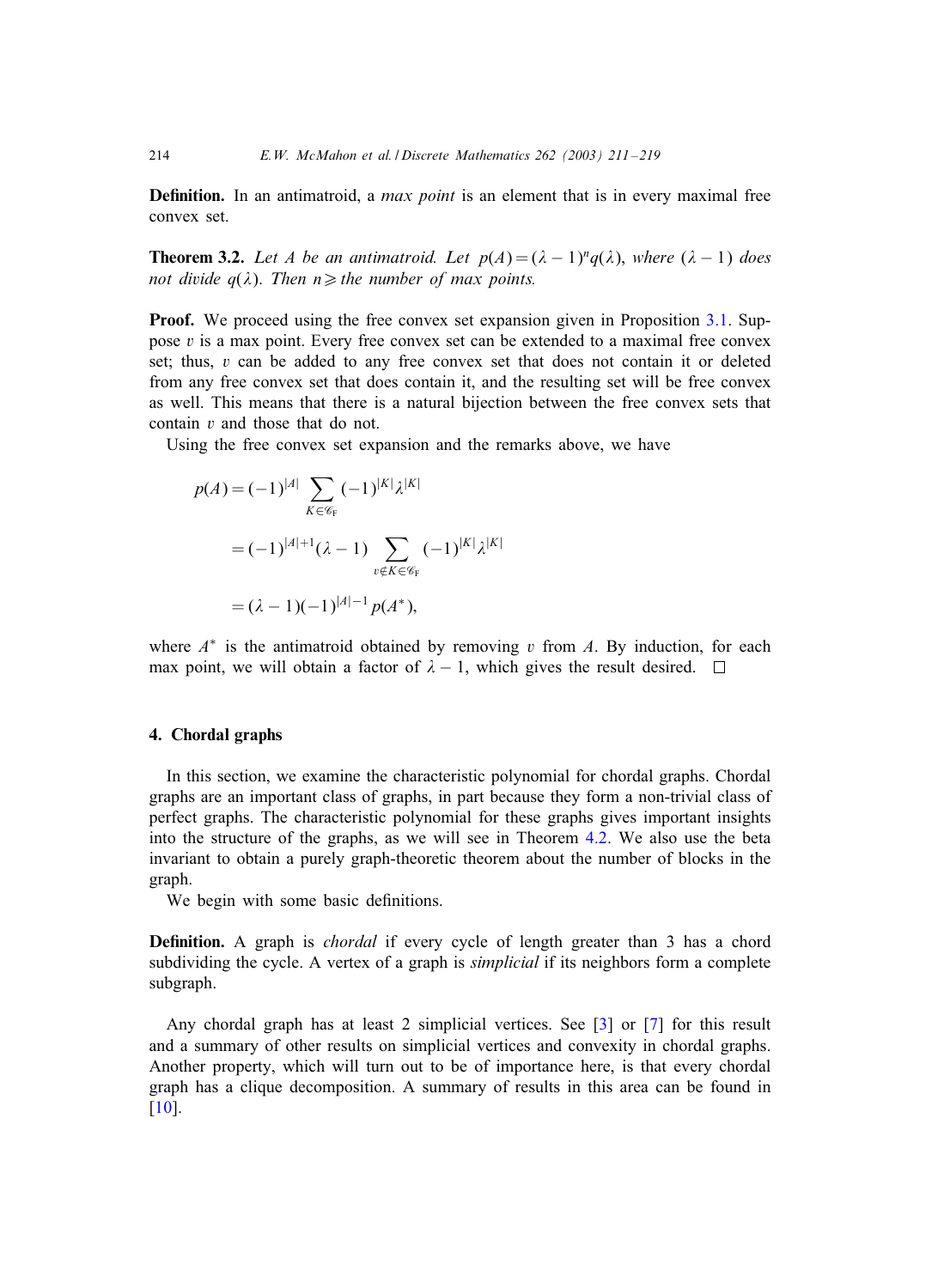The next definition gives a standard antimatroid structure for chordal graphs. It is not particularly useful to us, because it depends on the feasible sets rather than the convex sets, so we will follow the definition by a characterization of the convex sets.

<span id="page-4-0"></span>**Definition.** The *simplicial shelling antimatroid*  $A(G)$  for a chordal graph G is defined by repeated elimination (shelling) of simplicial vertices and all edges incident with them. To be more precise, the feasible sets of  $A(G)$  are sets of vertices which can be ordered so that the first vertex is simplicial in  $G$ , the second vertex is simplicial when the first vertex and its incident edges are eliminated, the third vertex is simplicial when the first two vertices and their incident edges are eliminated, etc.

Lemma 4.1. *If* G *is a connected chordal graph*, *then a subset* C *of vertices of* G *corresponds to a free convex set in* A(G) *if and only if the vertices of* C *induce a clique in* G. *If* G *is a chordal graph which is not connected*, *then a subset* C *of vertices in* G *corresponds to a free convex set in* A(G) *if and only if those vertices of* C *which lie in any connected component induce a clique in that component.*

**Proof.** The first statement is Lemma 5.1 in  $[4]$ . For the second statement, note that a free convex set is the complement of a feasible set. The feasible sets arise from the repeated shelling of simplicial vertices, and a vertex is simplicial in the entire graph if it is simplicial in the component. Thus, in any given connected component, the intersection of that component with a feasible set must be feasible in the connected component viewed as a chordal graph on its own. Thus, the same statement is true of the convex sets.  $\Box$ 

**Theorem 4.1.** Let G be a connected chordal graph with n vertices. Let  $K_i$  be the *number of cliques of size* i *in* G. *Then*

$$
p(A(G)) = (-1)^n \sum_{i=0}^n (-1)^i K_i \lambda^i
$$

**Proof.** This follows immediately from Proposition [3.1](#page-2-1) and Lemma 4.1.  $\Box$ 

:

We can put Lemma 4.1 and Theorem 4.1 together to tell us how to find the characteristic polynomial for a disconnected chordal graph G. This corollary allows us to be concerned in the remaining theorems only with connected chordal graphs without losing generality.

**Corollary 4.1.** Let G be a chordal graph with n connected components,  $G_1, G_2, \ldots, G_n$ . *Then*  $p(A(G)) = p(A(G_1))p(A(G_2)) \cdots p(A(G_n)).$ 

We begin our investigation of the characteristic polynomial of chordal graphs with the characteristic polynomial of a complete graph. This result is a corollary to Theorem [3.1,](#page-2-1) since a complete graph has a unique maximal free convex set.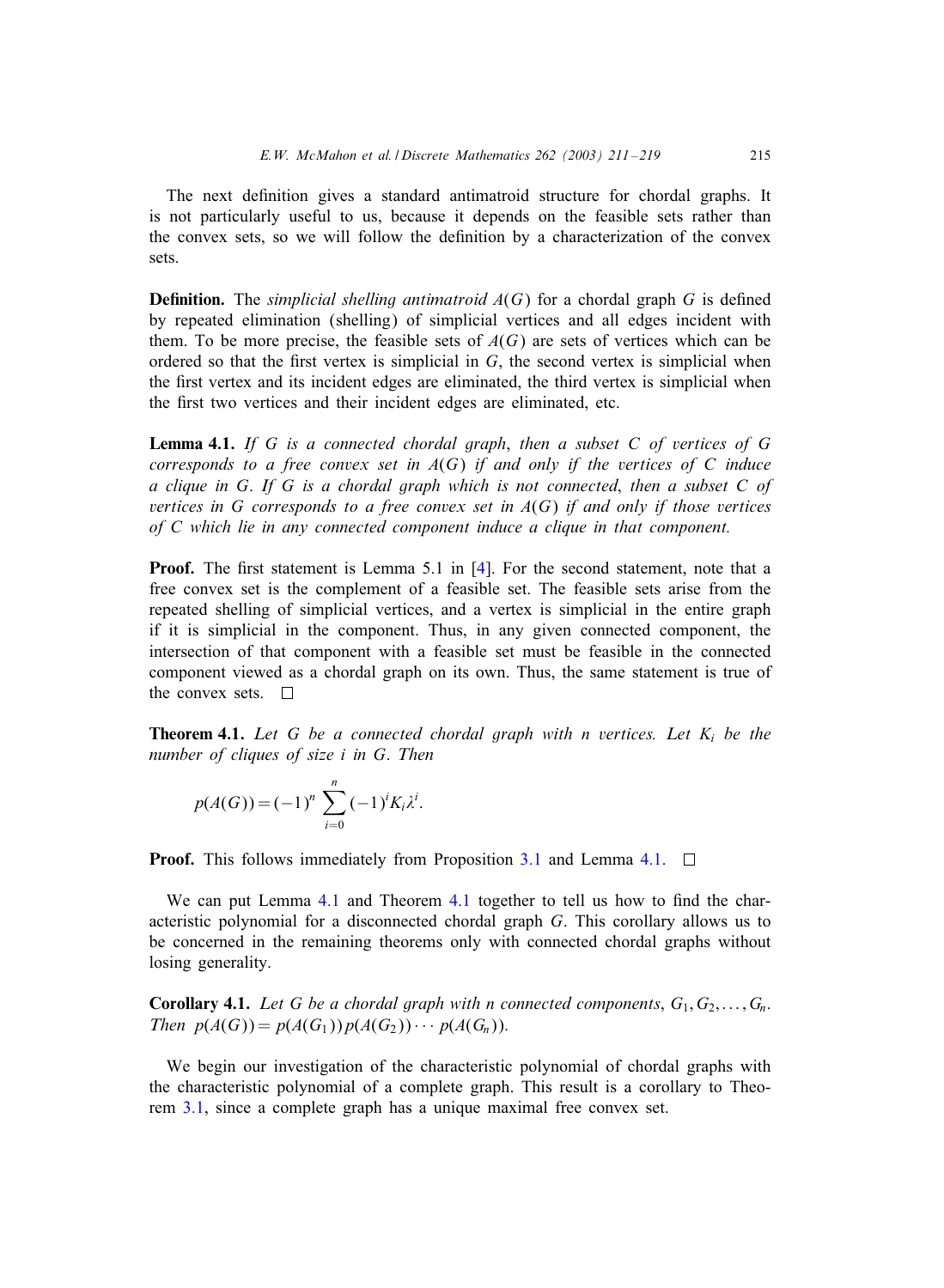<span id="page-5-0"></span>**Corollary 4.2.** Let  $K_n$  represent a complete graph on *n* vertices. Then

$$
p(A(K_n))=(\lambda-1)^n.
$$

We next turn our attention to how chordal graphs arise by pasting complete graphs together, and how this pasting affects the characteristic polynomial. This result is particularly useful since every chordal graph is obtained by successive pasting. We say a graph G arises from  $G_1$  and  $G_2$  by pasting along S if  $G = G_1 \cup G_2$  and  $S = G_1 \cap G_2$ . A graph is chordal if and only if it can be constructed recursively by pasting complete graphs along complete subgraphs. In this case, the graphs  $G_i$  are called the *simplicial summands* of G. Further, the set of simplicial summands obtained in a decomposition is independent of the order in which the decomposition is done. (See, for example [\[3,](#page-8-7) Proposition 5.5.1], and [\[10,](#page-8-9) Proposition 4.1].) This decomposition gives a recursive procedure for computing the characteristic polynomial which comes directly from the recursive pasting construction of the graph. We can then use that idea to express the characteristic polynomial simply, using the polynomials of the complete graphs that make up the chordal graph.

For ease of notation, when  $G_1$  and  $G_2$  are pasted along S, we will write  $G_1 \cup_S G_2$ . When there are multiple pastings, we will write the pastings in order from left to right, so we can dispense with parentheses.

**Theorem 4.2.** 1. Let  $G_1$  and  $G_2$  be connected chordal graphs with  $n_1$  and  $n_2$  vertices, *respectively. Let* G *be the chordal graph which arises from*  $G_1$  *and*  $G_2$  *by pasting along*  $K_r$ , *a complete graph on r vertices. Then G has*  $n = n_1 + n_2 - r$  *vertices, and* 

$$
p(A(G)) = (-1)^{n} [(-1)^{n_1} p(A(G_1)) + (-1)^{n_2} p(A(G_2)) + (-1)^{r+1} (\lambda - 1)^r].
$$

2. *Suppose the chordal graph* G *has been constructed recursively by pasting*, *so* G *can be expressed as*  $R_1 \cup_{S_1} R_2 \cup_{S_2} \cdots \cup_{S_{m-1}} R_m$ . *Suppose further that*  $R_1$  *is a complete graph on*  $r_1$  *vertices*, ...,  $R_m$  *is a complete graph on*  $r_m$  *vertices*, *and*  $S_1$  *is a complete graph on*  $s_1$  *vertices*,  $\dots$ ,  $S_{m-1}$  *is a complete graph on*  $s_{m-1}$  *vertices. If* G *has n vertices*, *then*

$$
p(A(G)) = (-1)^n \left[ \sum_{i=1}^m (-1)^{r_i} (\lambda - 1)^{r_i} + \sum_{j=1}^{m-1} (-1)^{s_j+1} (\lambda - 1)^{s_j} \right].
$$

**Proof.** 1. Let  $G$ ,  $G_1$ ,  $G_2$  and  $K_r$  be as in the statement of the theorem. The number of cliques of size i in G is equal to the number of cliques of size i in  $G_1$  plus the number of cliques of size i in  $G_2$  minus the number of cliques of size i in  $K_r$ . The result then follows from Theorem [4.1.](#page-4-0)

2. This follows by repeated applications of part 1 of the theorem, rewritten as  $(-1)^{n} p(A(G)) = (-1)^{n_1} p(A(G_1)) + (-1)^{n_2} p(A(G_2)) + (-1)^{r+1} (\lambda - 1)^r$ . As the pasting is done successively, the terms  $(-1)^{n_k} p(A(G_k))$  are replaced either by previously computed terms or by  $(-1)^{r_k}(\lambda - 1)^{r_k}$ .  $\Box$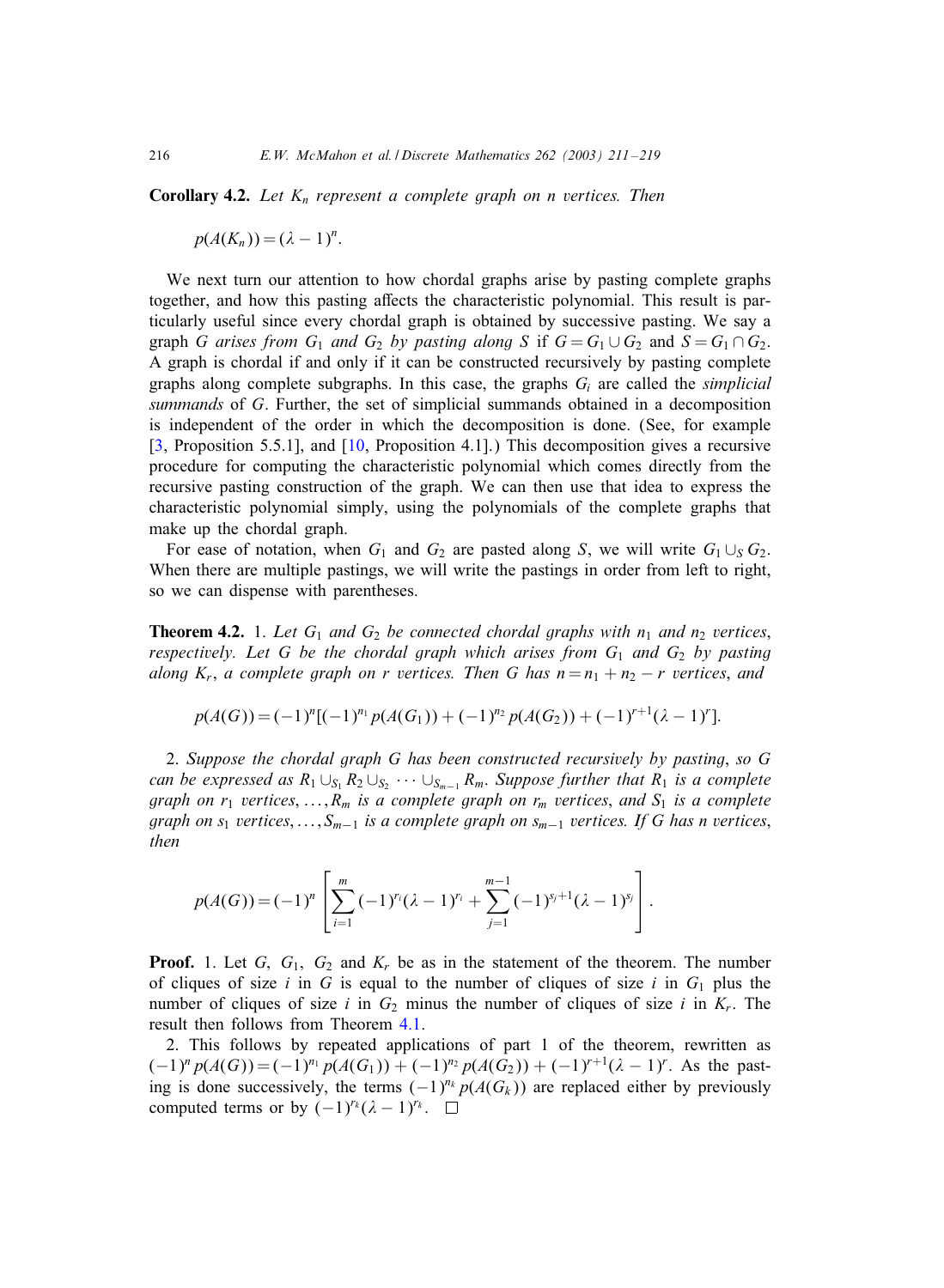We see, then, that we cannot reconstruct the graph from the polynomial, just as we cannot reconstruct the graph from knowing the sizes of the graphs that are pasted. In fact, using the language of Theorem [4.2,](#page-5-0) any two chordal graphs whose collections of graphs  $R_i$  and  $S_i$  are the same, no matter how or in what order they are pasted, will have the same characteristic polynomial.

Another consequence of this theorem is the following corollary, giving the significance of the largest power of  $\lambda - 1$  which can be factored from the characteristic polynomial. This follows immediately from Theorem [4.2,](#page-5-0) Part 2. The case where  $G = K_n$  is covered by Corollary [4.2,](#page-5-0) so we assume that the graph G has a non-trivial decomposition.

**Corollary 4.3.** Let G be a connected chordal graph,  $G \neq K_n$ . Let m be the largest inte*ger such that*  $p(A(G)) = (\lambda - 1)^m p_1(\lambda)$ . *If the decomposition of* G *is*  $G = R_1 \cup_{S_1} R_2 \cup_{S_2} R_3$ · · · ∪Sn−<sup>1</sup> Rn, *where each* Ri *and* Sj *is a complete graph*, *then* m *is the size of the smallest* Sj *where pasting occurs.*

Examples. We will now compute the characteristic polynomial for several chordal graphs. In each case, we will give the decomposition of the graph, so that we can verify Theorem [4.2.](#page-5-0) The characteristic polynomial for each can be computed by counting the number of cliques and using Proposition [3.1](#page-2-1) or by using Theorem [4.2.](#page-5-0) We will give only one form of the polynomial and leave it to the reader to verify that the other way of computing the polynomial gives the same result.

1. The most sparse chordal graphs are trees. If  $T$  is any tree on  $n$  vertices, then  $p(A(T)) = (-1)^{n}(\lambda-1)((n-1)\lambda-1)$ . Any tree can be decomposed as  $K_2 \cup_{K_1} K_2 \cup_{K_1} \cdots$  $\cup_{K_1} K_2$ .

On the other extreme are chordal graphs which are a few edges short of complete graphs. We will now examine several examples of these kinds of chordal graphs.

2. If G is a complete graph minus an edge,  $G = K_n \setminus \{e\}$ , then  $p(A(G)) =$  $-(\lambda - 1)^{n-2}(2\lambda - 1)$ . In this case,  $G = K_{n-1} \cup_{K_{n-2}} K_{n-1}$ .

3. In order to remove two edges from a complete graph and have the graph remain chordal, the two edges must share a vertex. In this case,  $p(A(G)) = -(\lambda - 1)^{n-3}$  $(\lambda^2 - 3\lambda + 1)$ . In this case, we have  $G = K_{n-1} \cup_{K_{n-3}} K_{n-2}$ .

4. There are three ways that three edges can be removed from a complete graph and have the resulting graph remain chordal (see Fig. [1\)](#page-7-0). Let  $G_1(n,3)$  be a complete graph on  $n$  vertices with three edges removed, all of which are incident with the same vertex. Let  $G_2(n, 3)$  be a complete graph on *n* vertices with one triangle removed. Let  $G_3(n, 3)$  be a complete graph on *n* vertices with three edges removed which form a path.

Then,  $p(A(G_1(n, 3))) = - (\lambda - 1)^{n-4}(\lambda^3 - 3\lambda^2 + 4\lambda - 1)$ , and  $p(A(G_2(n, 3))) =$  $p(A(G_3(n, 3))) = (\lambda - 1)^{n-3}(3\lambda - 1).$ 

The graph  $G_1$  arises from pasting as  $K_{n-1} \cup_{K_{n-4}} K_{n-3}$ . The two graphs  $G_2$  and  $G_3$ arise as  $K_{n-2} \cup_{K_{n-3}} K_{n-2} \cup_{K_{n-3}} K_{n-2}$ . In the case of  $G_2$ , the  $K_{n-3}$ 's are all the same subgraph induced by the vertices  $4, 5, 6, \ldots, n$ , while for  $G_3$ , the pasting is on two different subgraphs, and the order of pasting matters.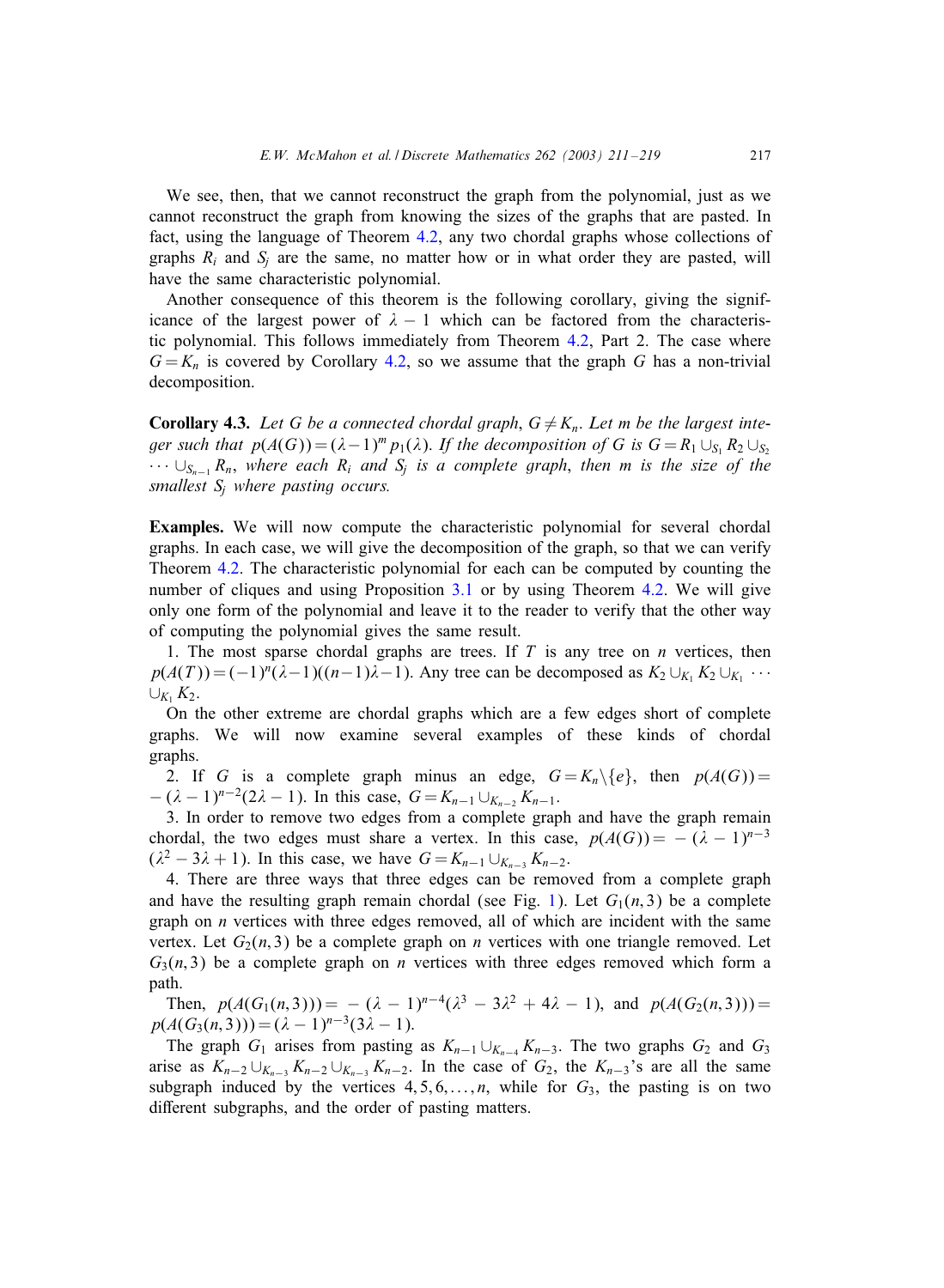

5. Two of these examples generalize. Let  $G_1(n,r)$  be a complete graph on *n* vertices with r edges removed which are all incident to the same vertex, and let  $G_2(n,r)$  be a complete graph on *n* vertices with one  $K_r$  removed. Then

$$
p(A(G_1(n,r))) = -(\lambda - 1)^{n-r-1}((\lambda - 1)^r + (-1)^{r+1}\lambda),
$$
  
\n
$$
p(A(G_2(n,r))) = (-1)^{r-1}(\lambda - 1)^{n-r}(r\lambda - 1).
$$

 $G_1(n,r)$  arises from pasting as  $K_{n-1} \cup_{K_{n-r-1}} K_{n-r}$ , while  $G_2(n,r)$  is  $K_{n-r+1} \cup_{K_{n-r}} \cdots$  $\cup_{K_{n-r}} K_{n-r+1}.$ 

We conclude with a discussion of the significance of the  $\beta$  invariant for chordal graphs. The following definition is from  $[4]$ .

**Definition.** Let A be an antimatroid with characteristic polynomial  $p(A) = p(A; \lambda)$  (we rewrite the characteristic polynomial in this way to emphasize that it is a polynomial in  $\lambda$ ). Then the  $\beta$  invariant, denoted  $\beta(A)$ , is defined as follows:

$$
\beta(A) = (-1)^{|A|-1} p'(A; 1).
$$

Recall that a block in a graph is a maximal subgraph which contains no cut-vertex. Let  $b(G)$  represent the number of blocks of a chordal graph G. In [\[4\]](#page-8-10), Gordon showed that  $\beta(A(G)) = 1 - b(G)$ . An immediate consequence of this fact is the following graph theoretic identity, giving the number of blocks in terms of the clique numbers.

Corollary 4.4. *Let* G *be a connected chordal graph with* n *vertices*, *and let* ki *denote the number of cliques of size* i *in* G. *Then*,

$$
b(G) = 1 + \sum_{i=1}^{n} (-1)^{i}ik_{i}.
$$

**Proof.** The result follows from Theorems 4.1 and 5.1 in [\[4\]](#page-8-10).  $\Box$ 

<span id="page-7-0"></span>